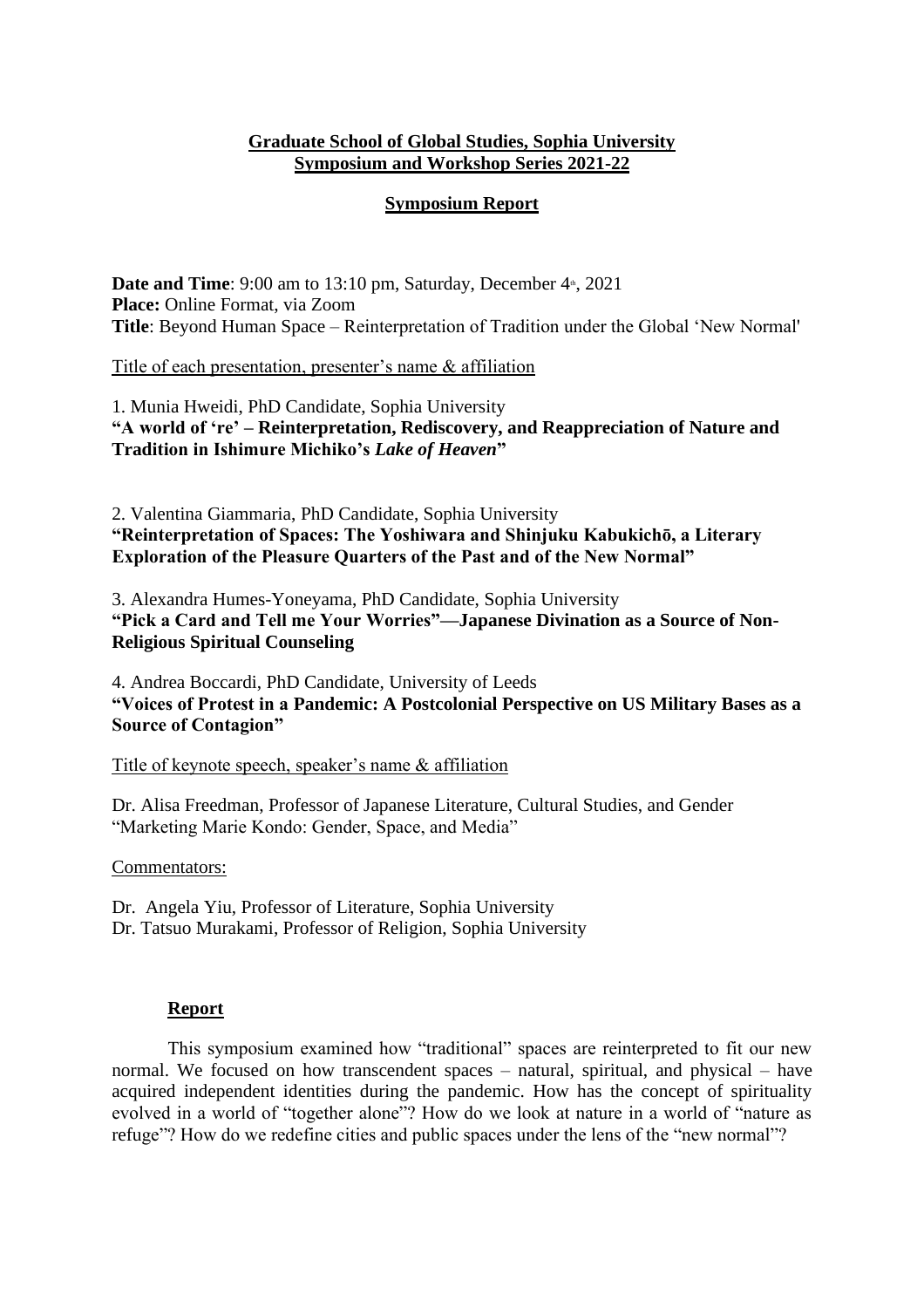The symposium began with a keynote speech by Dr. Alisa Freedman who contextualized and discussed the reception of Marie Kondo locally and internationally. She demonstrated how the initial reception was perceived and how it transformed after the KonMari model created its own niche within the reality TV market. Moreover, she traced how language, culture, and stereotypical perceptions changed with the evolution of the model, and how, with the advent of COVID-19, people's views and interactions with their own spaces changed along their perception of Marie Kondo's brand.

The talk was followed by the first round of presentations with a focus on literature. Hweidi's presentation discussed how under the current global environmental awareness, Ishimure Michiko's call towards a rediscovery of past traditions through nature as a means of understanding the present and building the future gains a renewed impact. The discovery of a world that has always been there gives a sense of renewed self and purpose, something that has become pivotal in the age of unprecedented digital connection and personal isolation. Giammaria examined how the Yoshiwara licensed pleasure quarter is described in Edo period's literary works in order to provide a historical thread connecting the traditional view of the quarter and new values revolving around today's Tokyo's pleasure spaces, namely Shinjuku-Kabukichō, and how the advent of the pandemic has re-proposed some of the old meanings and values.

Dr. Yiu responded by questioning the use of space and place in Ishimure Michiko's works within the scope of this reinterpretation as well as the presentation of religious and spiritual aspects within Ishimure's works in the context of nature and the 'new normal'. Dr. Yiu also suggested that sacred spaces and spaces dedicated to entertainment in Edo Japan were not only physically close but also characterized by a sort of fluidity between them, to the extent that the binary sacred-profane itself is less significant and less intriguing than the blurring border between the two.

The second round of presentations focused on religious and political studies. Humes-Yoneyama discussed how *uranai* (divination) methods are being combined with New Age spirituality and other traditional Japanese religious rituals, and how *uranaishi* (fortune tellers) are redefining themselves and providing supposedly nonreligious services and rituals online for individuals in need of spiritual counseling and healing during the past year and a half. Boccardi presented on how the pandemic redefined once again the power relationship between Okinawans, the Japanese central government, and the United States. By analyzing the political commentary of activists and intellectuals involved in the anti-base movements, he explored how meanings and values attached to spaces of protests and military occupation are reassessed and reinterpreted in light of the COVID-19 pandemic.

Dr. Murakami provided feedback first to Humes-Yoneyama referring to Ann Taves' idea of "experiences deemed religious." He supported her adoption of this theoretical construct to examine ambiguous concepts like "religious" and "spiritual" in the context of Japanese culture and as a basis for her analysis of *uranaishi* and *uranai*. Commenting on Boccardi's presentation, Dr. Murakami focused on the idea of the "system of sacrifice" discussed in connection with the unequal relationship between Okinawa and mainland Japan. He argued that "sacrifice" can also be understood in a positive light, reversing the hierarchical positions of Okinawa and Japan and highlighting the sense of 'indebtedness' that Japanese mainlanders should feel towards Okinawa, which would reinforce their mutual understanding.

The symposium provided the platform for a lively discussion regarding how these spaces, works, and issues are perceived within the context of a new normal allowing the